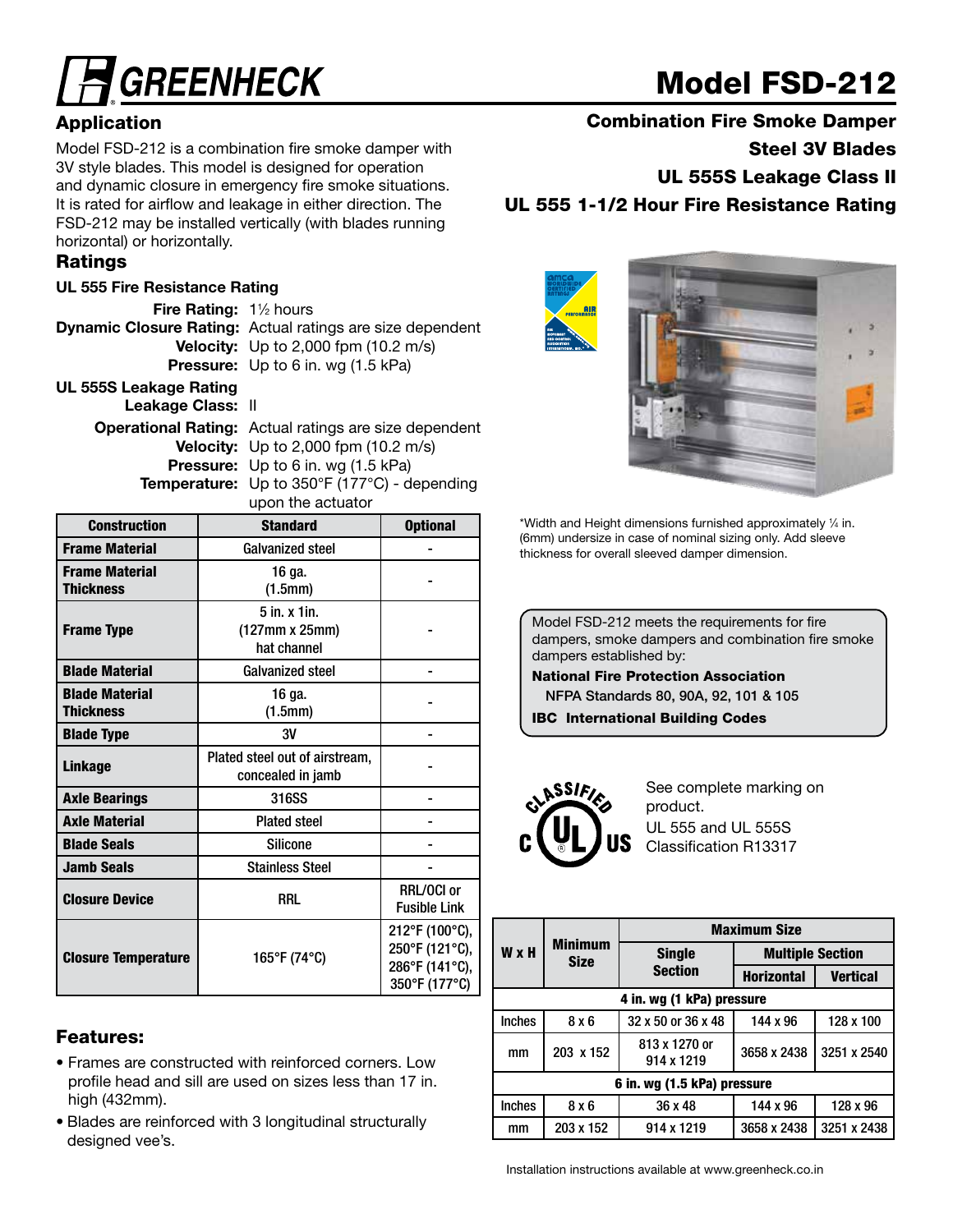- Factory mounted accessories
	- POC Retaining angles
	- Quick connect breakaway connections
	- S & drive connections - TDF Flange
- RRL/OCI (Open closed indication switches)
- Actuators: 24V, 230V
- Transitions: R



## Pressure Drop Data

This pressure drop testing was conducted in accordance with AMCA Standard 500-D using the three configurations shown. All data has been corrected to represent standard air at a density of .075 lb/ft<sup>3</sup> (1.201 kg/m<sup>3</sup>).

Actual pressure drop found in any HVAC system is a combination of many factors. This pressure drop information along with an analysis of other system influences should be used to estimate actual pressure losses for a damper installed in a given HVAC system.

#### AMCA Test Figures

Figure 5.3 Illustrates a fully ducted damper. This configuration has the lowest pressure drop of the three test configurations because entrance and exit losses are minimized by straight duct runs upstream and downstream of the damper.

Figure 5.2 Illustrates a ducted damper exhausting air into an open area. This configuration has a lower pressure drop than Figure 5.5 because entrance losses are minimized by a straight duct run upstream of the damper.

Figure 5.5 Illustrates a plenum mounted damper. This configuration has the highest pressure drop because of extremely high entrance and exit losses due to the sudden changes of area in the system.



Figure 5.3







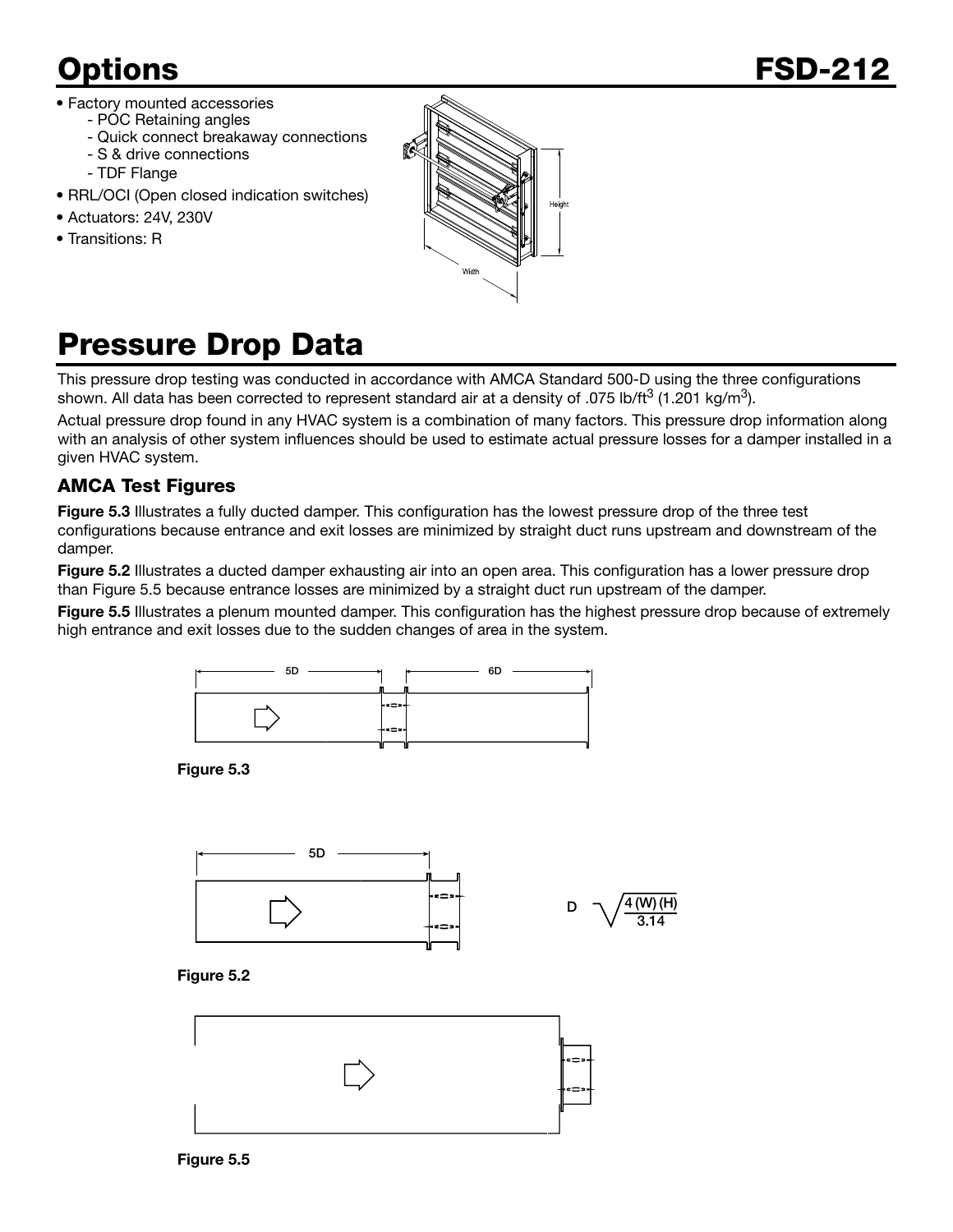## Pressure Drop FSD-212

AMCA Figure 5.2



12 in. x 12 in. (305mm x 305mm) 24 in. x 24 in. (610mm x 610mm) 36 in. x 36 in. (914mm x 914mm) 12 in. x 48 in. (305mm x 1219mm)

| city (fpm) | <b>Pressure Drop</b><br>(in. wg) | Velocity (fpm) | Pressure Drop<br>(in. <i>wg</i> ) | Velocity (fpm) | Pressure Drop<br>(in. <i>wg</i> ) | Velocity (fpm) | <b>Pressure Drop</b><br>(in.wg) |
|------------|----------------------------------|----------------|-----------------------------------|----------------|-----------------------------------|----------------|---------------------------------|
| 500        | 0.04                             | 500            | 0.02                              | 500            | 0.01                              | 500            | 0.01                            |
| 1000       | 0.14                             | 1000           | 0.07                              | 1000           | 0.04                              | 1000           | 0.06                            |
| 1500       | 0.31                             | 1500           | 0.16                              | 1500           | 0.09                              | 1500           | 0.13                            |
| 2000       | 0.55                             | 2000           | 0.29                              | 2000           | 0.16                              | 2000           | 0.23                            |
| 2500       | 0.86                             | 2500           | 0.45                              | 2500           | 0.25                              | 2500           | 0.36                            |
| 3000       | 1.24                             | 3000           | 0.65                              | 3000           | 0.36                              | 3000           | 0.52                            |
| 3500       | 1.69                             | 3500           | 0.89                              | 3500           | 0.49                              | 3500           | 0.70                            |
| 4000       | 2.20                             | 4000           | 1.16                              | 4000           | 0.64                              | 4000           | 0.92                            |

#### 48 in. x 12 in. (1219mm x 305mm)

| <b>Velocity (fpm)</b> | <b>Pressure Drop</b><br>$(in. wq)$ |
|-----------------------|------------------------------------|
| 500                   | 0.03                               |
| 1000                  | 0.10                               |
| 1500                  | 0.23                               |
| 2000                  | 0.41                               |
| 2500                  | 0.63                               |
| 3000                  | 0.91                               |
| 3500                  | 1.24                               |
| 4000                  | 1.62                               |

#### AMCA Figure 5.3



| ובוווויטער ג ווווויטעטן ווווי בו בא |                                          |  |  |  |
|-------------------------------------|------------------------------------------|--|--|--|
| Velocity (fpm)                      | <b>Pressure Drop</b><br>(in. <i>wq</i> ) |  |  |  |
| 500                                 | 0.02                                     |  |  |  |
| 1000                                | 0.09                                     |  |  |  |
| 1500                                | 0.20                                     |  |  |  |
| 2000                                | 0.36                                     |  |  |  |
| 2500                                | 0.56                                     |  |  |  |
| 3000                                | 0.81                                     |  |  |  |
| 3500                                | 1.10                                     |  |  |  |
| 4000                                | 1.44                                     |  |  |  |

|                | 12 in. x 12 in. (305mm x 305mm)  |                | 24 in. x 24 in. (610mm x 610mm) |                | 36 in. x 36 in. (914mm x 914mm) |                | 12 in. x 48 in. (305mm x 1219mm) |
|----------------|----------------------------------|----------------|---------------------------------|----------------|---------------------------------|----------------|----------------------------------|
| Velocity (fpm) | <b>Pressure Drop</b><br>(in. wg) | Velocity (fpm) | <b>Pressure Drop</b><br>(in.wg) | Velocity (fpm) | <b>Pressure Drop</b><br>(in.wg) | Velocity (fpm) | <b>Pressure Drop</b><br>(in.wg)  |
| 500            | 0.02                             | 500            | 0.01                            | 500            | 0.01                            | 500            | 0.01                             |
| 1000           | 0.09                             | 1000           | 0.04                            | 1000           | 0.03                            | 1000           | 0.04                             |
| 1500           | 0.20                             | 1500           | 0.09                            | 1500           | 0.06                            | 1500           | 0.10                             |
| 2000           | 0.36                             | 2000           | 0.16                            | 2000           | 0.11                            | 2000           | 0.17                             |
| 2500           | 0.56                             | 2500           | 0.25                            | 2500           | 0.17                            | 2500           | 0.27                             |
| 3000           | 0.81                             | 3000           | 0.35                            | 3000           | 0.24                            | 3000           | 0.39                             |
| 3500           | 1.10                             | 3500           | 0.48                            | 3500           | 0.33                            | 3500           | 0.53                             |
| 4000           | 1.44                             | 4000           | 0.63                            | 4000           | 0.42                            | 4000           | 0.70                             |

|  |  | 36 in. x 36 in. (914mm x 914m |  |
|--|--|-------------------------------|--|
|  |  |                               |  |

| ssure Drop<br>(in. wg) | Velocity (fpm) | <b>Pressure Drop</b><br>$(in.$ wg $)$ |
|------------------------|----------------|---------------------------------------|
| 0.01                   | 500            | 0.01                                  |
| 0.04                   | 1000           | 0.03                                  |
| 0.09                   | 1500           | 0.06                                  |
| 0.16                   | 2000           | 0.11                                  |
| 0.25                   | 2500           | 0.17                                  |
| 0.35                   | 3000           | 0.24                                  |
| 0.48                   | 3500           | 0.33                                  |
| 0.63                   | 4000           | 0.42                                  |

| ssure Drop<br>(in. wg) | Velocity (fpm) | <b>Pressure Drop</b><br>$(in.$ wg $)$ |
|------------------------|----------------|---------------------------------------|
| 0.01                   | 500            | 0.01                                  |
| 0.03                   | 1000           | 0.04                                  |
| 0.06                   | 1500           | 0.10                                  |
| 0.11                   | 2000           | 0.17                                  |
| 0.17                   | 2500           | 0.27                                  |
| 0.24                   | 3000           | 0.39                                  |
| 0.33                   | 3500           | 0.53                                  |
| 0.42                   | 4000           | 0.70                                  |
|                        |                |                                       |

48 in. x 12 in. (1219mm x 305mm)

| <b>Velocity (fpm)</b> | <b>Pressure Drop</b><br>$(in.$ wg $)$ |
|-----------------------|---------------------------------------|
| 500                   | 0.02                                  |
| 1000                  | 0.07                                  |
| 1500                  | 0.16                                  |
| 2000                  | 0.29                                  |
| 2500                  | 0.45                                  |
| 3000                  | 0.64                                  |
| 3500                  | 0.88                                  |
| 4000                  | 1.14                                  |

#### AMCA Figure 5.5





**Proccure Drop** 

| <b>Velocity (fpm)</b> | Pressure Drop<br>(in. wg) |
|-----------------------|---------------------------|
| 500                   | 0.06                      |
| 1000                  | 0.22                      |
| 1500                  | 0.50                      |
| 2000                  | 0.89                      |
| 2500                  | 1.39                      |
| 3000                  | 2.00                      |
| 3500                  | 2.72                      |
| 4000                  | 3.55                      |

| city (fpm) | <b>Pressure Drop</b><br>(in. wg) | Velocity (fpm) | <b>Pressure Drop</b><br>(in.wg) | Velocity (fpm) | <b>Pressure Drop</b><br>(in. <i>wg</i> ) | Velocity (fpm) | <b>Pressure</b><br>(in w) |
|------------|----------------------------------|----------------|---------------------------------|----------------|------------------------------------------|----------------|---------------------------|
| 500        | 0.06                             | 500            | 0.03                            | 500            | 0.03                                     | 500            | 0.03                      |
| 1000       | 0.22                             | 1000           | 0.14                            | 1000           | 0.12                                     | 1000           | 0.13                      |
| 1500       | 0.50                             | 1500           | 0.31                            | 1500           | 0.26                                     | 1500           | 0.30                      |
| 2000       | 0.89                             | 2000           | 0.54                            | 2000           | 0.46                                     | 2000           | 0.53                      |
| 2500       | . 39                             | 2500           | 0.85                            | 2500           | 0.73                                     | 2500           | 0.83                      |
| 3000       | 2.00                             | 3000           | 1.22                            | 3000           | 1.05                                     | 3000           | 1.19                      |
| 3500       | 2.72                             | 3500           | 1.66                            | 3500           | 1.42                                     | 3500           | 1.62                      |
| 4000       | 3.55                             | 4000           | 2.17                            | 4000           | 1.86                                     | 4000           | 2.11                      |

#### 12 in. x 12 in. (305mm x 305mm) 24 in. x 24 in. (610mm x 610mm) 36 in. x 36 in. (914mm x 914mm) 12 in. x 48 in. (305mm x 1219mm)

г

| uuu u uluw<br>(in. <i>wg</i> ) | Velocity (fpm) | , , , , , , , , , , , , , , , ,<br>(in. <i>wg</i> ) |
|--------------------------------|----------------|-----------------------------------------------------|
| 0.03                           | 500            | 0.03                                                |
| 0.12                           | 1000           | 0.13                                                |
| 0.26                           | 1500           | 0.30                                                |
| 0.46                           | 2000           | 0.53                                                |
| 0.73                           | 2500           | 0.83                                                |
| 1.05                           | 3000           | 1.19                                                |
| 1.42                           | 3500           | 1.62                                                |
| 1.86                           | 4000           | 2.11                                                |
|                                |                |                                                     |

#### 48 in. x 12 in. (1219mm x 305mm)

| <b>Velocity (fpm)</b> | <b>Pressure Drop</b><br>$(in.$ wg $)$ |  |  |
|-----------------------|---------------------------------------|--|--|
| 500                   | 0.04                                  |  |  |
| 1000                  | 0.17                                  |  |  |
| 1500                  | 0.38                                  |  |  |
| 2000                  | 0.67                                  |  |  |
| 2500                  | 1.04                                  |  |  |
| 3000                  | 1.50                                  |  |  |
| 3500                  | 2.05                                  |  |  |
| 4000                  | 2.67                                  |  |  |



**Pressure Drop (in. wg**)

> Greenheck India Private Limited certifies that the model FSD-212 shown herein is licensed to bear the AMCA Seal. The ratings shown are based on tests and procedures performed in accordance with AMCA Publication 511 and comply with the requirements of the AMCA Certified Ratings Programs. The AMCA Certified Ratings Seal applies to air performance ratings only.

Velocity (fpm) Pressure Drop<br>Velocity (fpm) (in. wg)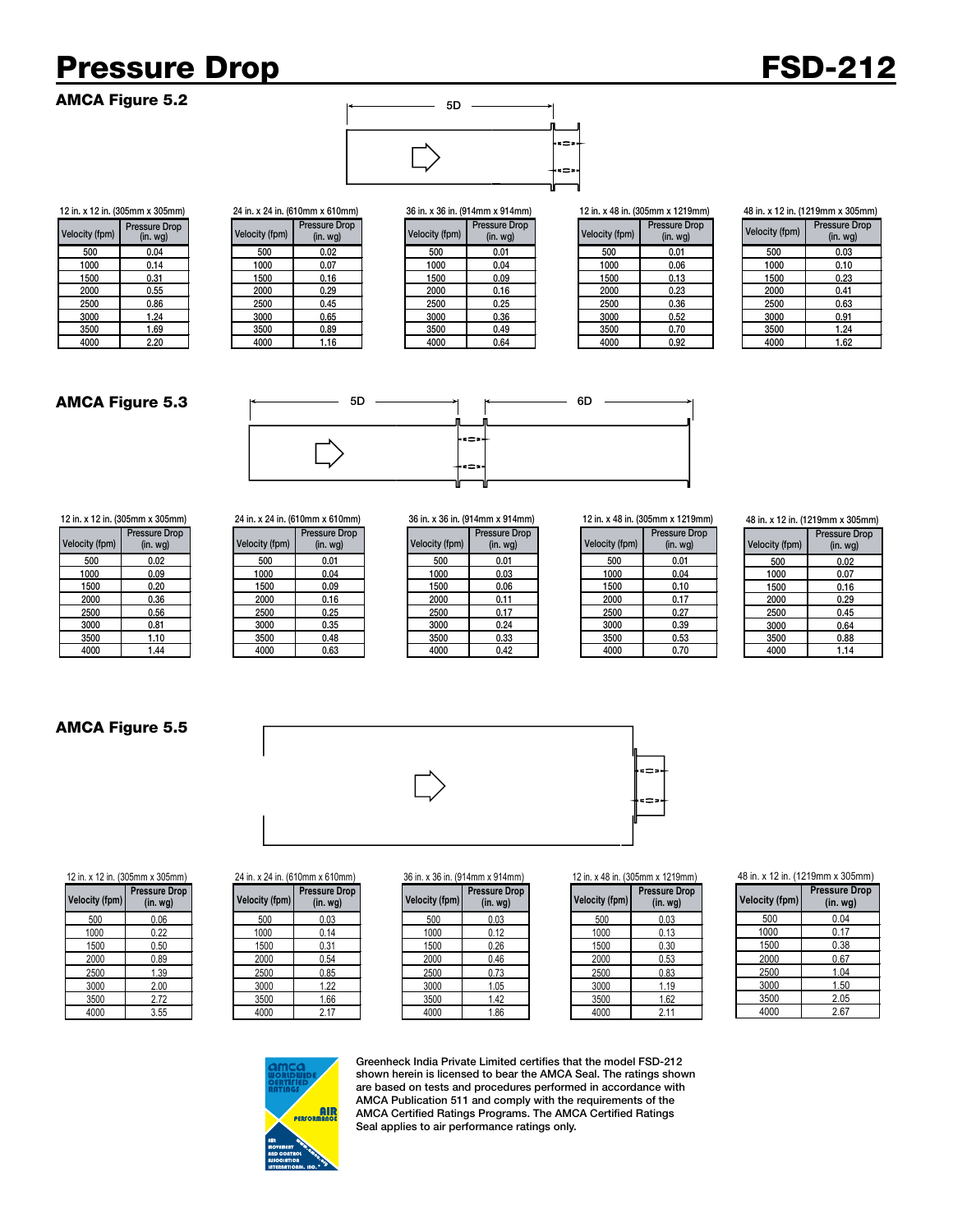### Actuators and Accessories Space Envelopes

Externally mounted actuators always require space outside of the damper sleeve. The "S" dimension illustrates the clearance required for various available actuators.

On dampers less than 18 in. (457mm) high, actuators may also require clearances above and/ or below the sleeve. "B" and "T" dimensions are worst case clearance requirements for some dampers less than 18 in. (457 mm) high. All damper sizes under 18 in. (457mm) high do not require these worst case clearances. If space availability above or below the damper sleeve is limited, each damper size should be individually evaluated.





T\*



|                                | B*                                         | T*                        | S             |               |  |  |  |  |
|--------------------------------|--------------------------------------------|---------------------------|---------------|---------------|--|--|--|--|
| <b>Actuator Type/Model</b>     | <b>With</b>                                | With                      | Piggyback     |               |  |  |  |  |
|                                | <b>RRL, RRL/OCI</b>                        | <b>RRL, RRL/OCI</b>       | <b>No</b>     | <b>Yes</b>    |  |  |  |  |
| 24 Volt AC                     |                                            |                           |               |               |  |  |  |  |
| FSAF24 (-S) Belimo             | $\frac{1}{2}$ in. (13mm)                   | $9^{13}/_{16}$ in (249mm) | 6 in. (152mm) | <b>NA</b>     |  |  |  |  |
| FSTF24 (-S) Belimo             | 7 <sup>11</sup> / <sub>16</sub> in (195mm) | $\frac{1}{2}$ in. (13mm)  | 6 in. (152mm) | <b>NA</b>     |  |  |  |  |
| FSLF24 (-S) Belimo             | 7 <sup>11</sup> / <sub>16</sub> in (195mm) | 0                         | 6 in. (152mm) | NA.           |  |  |  |  |
| FSNF24 (-S) Belimo             | $\frac{1}{2}$ in. (13mm)                   | $9^{13}/_{16}$ in (249mm) | 6 in. (152mm) | 9 in. (229mm) |  |  |  |  |
| MS8104 Series Honeywell        | $\frac{1}{2}$ in. (13mm)                   | 81/2 in (216mm)           | 6 in. (152mm) | <b>NA</b>     |  |  |  |  |
| MS8X09 Series Honeywell        | $\frac{1}{2}$ in. (13mm)                   | 81/2 in (216mm)           | 6 in. (152mm) | <b>NA</b>     |  |  |  |  |
| <b>MS8120 Series Honeywell</b> | $\frac{1}{2}$ in. (13mm)                   | $9^{13}/_{16}$ in (249mm) | 6 in. (152mm) | 9 in. (229m)  |  |  |  |  |
| 230 Volt AC                    |                                            |                           |               |               |  |  |  |  |
| FSLF230 (-S) Belimo            | 7 <sup>11</sup> / <sub>16</sub> in (195mm) | 0                         | 6 in. (152mm) | <b>NA</b>     |  |  |  |  |
| FSNF230 (-S) Belimo            | $\frac{1}{2}$ in. (13mm)                   | $9^{13}/_{16}$ in (249mm) | 6 in. (152mm) | 9 in. (229mm) |  |  |  |  |
| FSTF230 (-S) Belimo            | 7 <sup>11</sup> / <sub>16</sub> in (195mm) | $\frac{1}{2}$ in. (13mm)  | 6 in. (152mm) | <b>NA</b>     |  |  |  |  |
| MS4604 Series Honeywell        | $\frac{1}{2}$ in. (13mm)                   | 81/2 in (216mm)           | 6 in. (152mm) | NA.           |  |  |  |  |
| MS4X09 Series Honeywell        | $\frac{1}{2}$ in. (13mm)                   | 81/2 in (216mm)           | 6 in. (152mm) | NА            |  |  |  |  |
| <b>MS4620 Series Honeywell</b> | $\frac{1}{2}$ in. (13mm)                   | $9^{13}/_{16}$ in (249mm) | 6 in. (152mm) | 9 in. (229mm) |  |  |  |  |

\* For dampers 18 in. (457mm) or more in height these dimensions are 0 in. (0mm)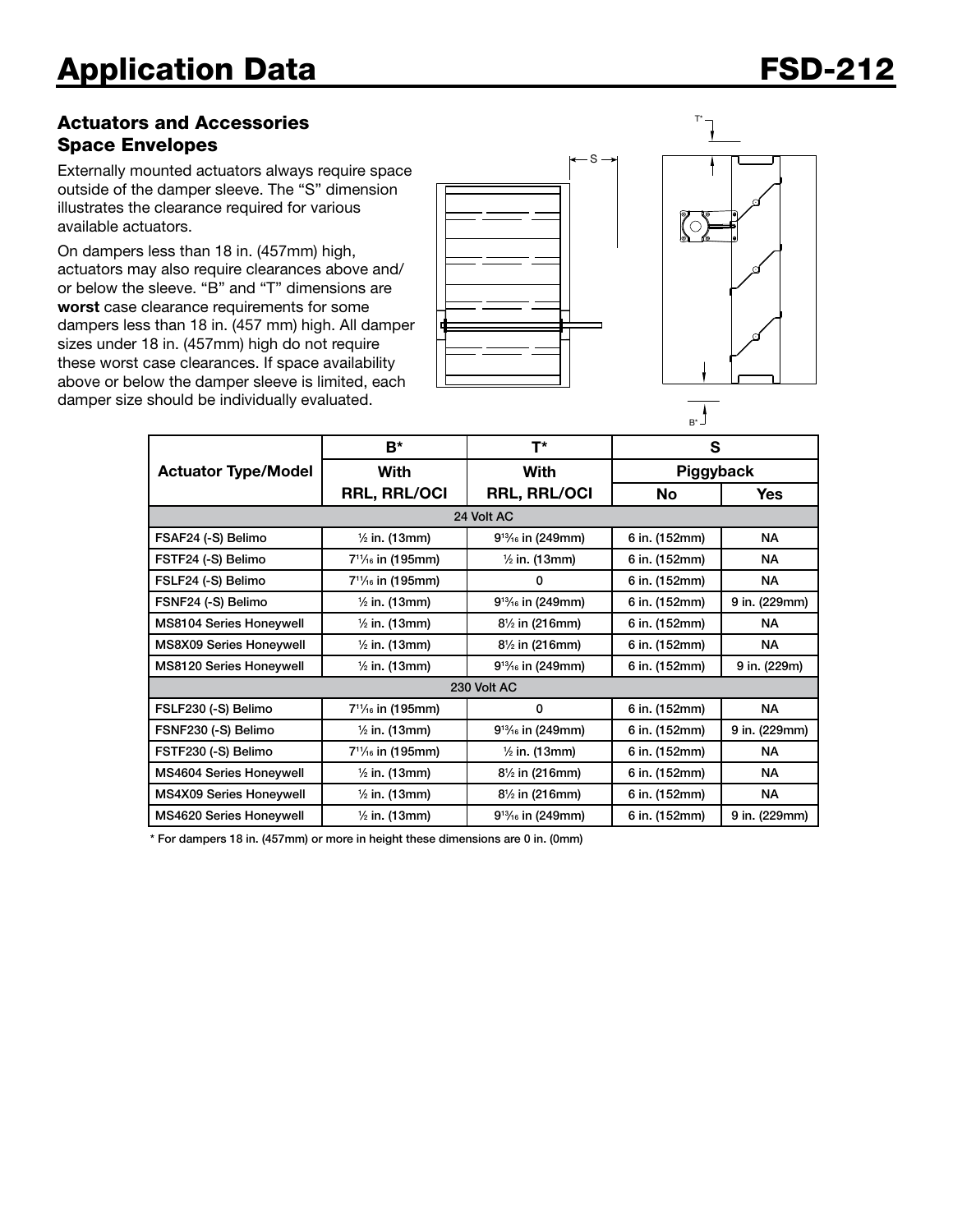#### Damper Sleeve Dimensional Data

The drawings below and corresponding table show the position of the FSD-212 damper when mounted in a factory sleeve. The standard mounting locations provide enough space for the mounting of actuators, controls and allow space for installation of retaining angles and duct connections.

The standard location of a damper mounted in a factory sleeve ("A" dimension) is shown below. The damper can be positioned at other locations within a range of 6 in. (152mm) to 16 in. (406mm) for the "A" dimension.



#### Damper Sizing Information

Dampers larger than maximum single section size are supplied as a factory assembly of two or more sections of equal size. The following figures show maximum damper section size and assembly configurations for multi-section dampers.